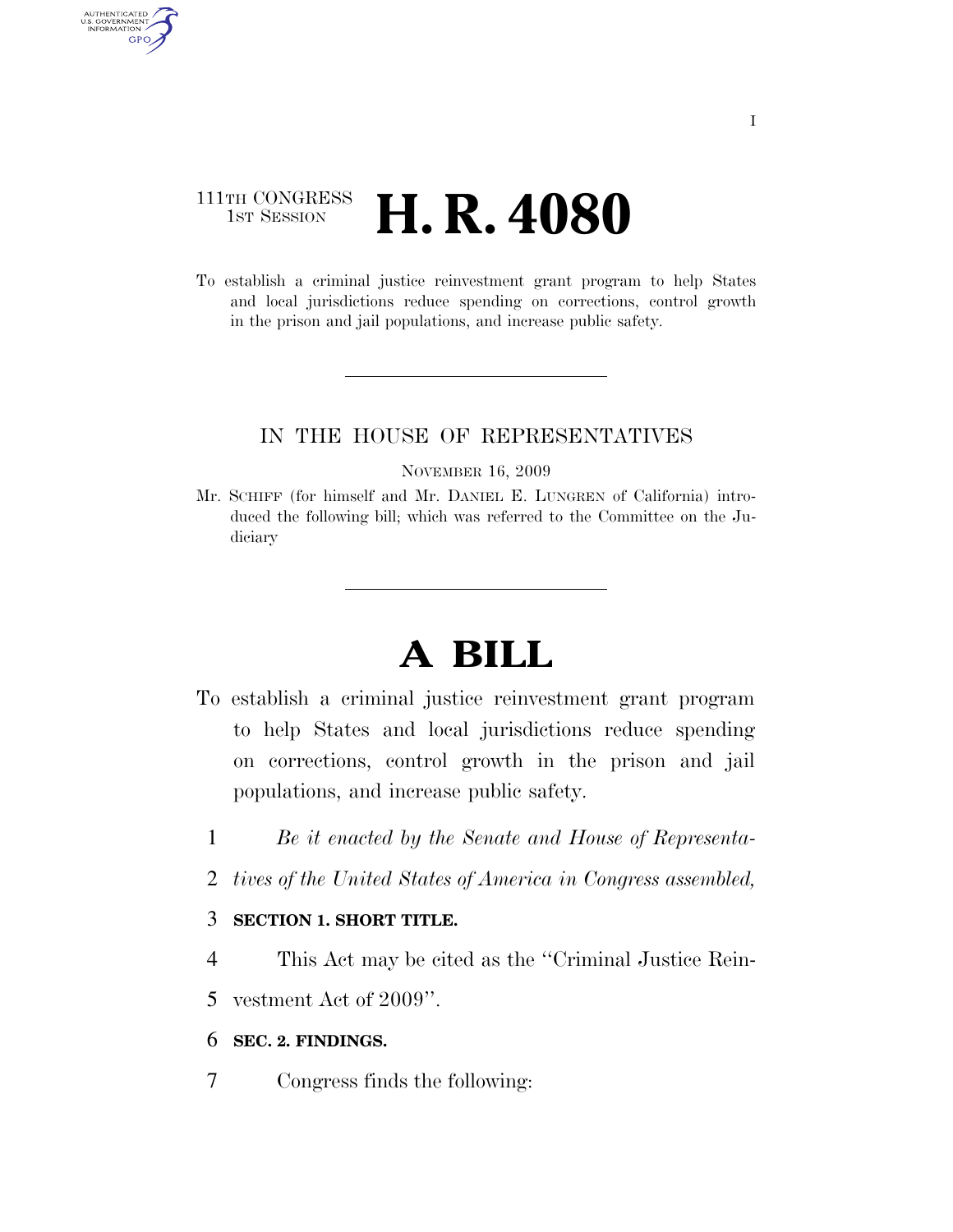(1) A total of 2,200,000 American adults are incarcerated in State and local prisons and jails, a rate of about 1 out of every 100 adults.

 (2) State spending on corrections has increased over the last 20 years from approximately \$12,600,000,000 in 1988 to more than \$52,000,000,000 in 2008. According to ''Public Safety, Public Spending: Forecasting America's Prison Population 2007–2011'', State and Federal prison populations are expected to increase by 192,000 over that 5-year period, at an additional cost of \$27,500,000,000.

 (3) Between 2000 and 2008, jail populations increased from approximately 621,000 to 785,000 inmates. The 3,300 jails nationwide process approxi- mately 13,500,000 inmates each year, 4,000,000 of whom are repeat offenders.

 (4) The number of persons on probation and parole in State correctional systems has been in- creasing. Approximately 5,000,000 Americans, or 1 out of every 45 adults, are on probation or parole, an increase of nearly 300 percent since 1980.

 (5) Policymakers have insufficient access to de-tailed, data-driven explanations about changes in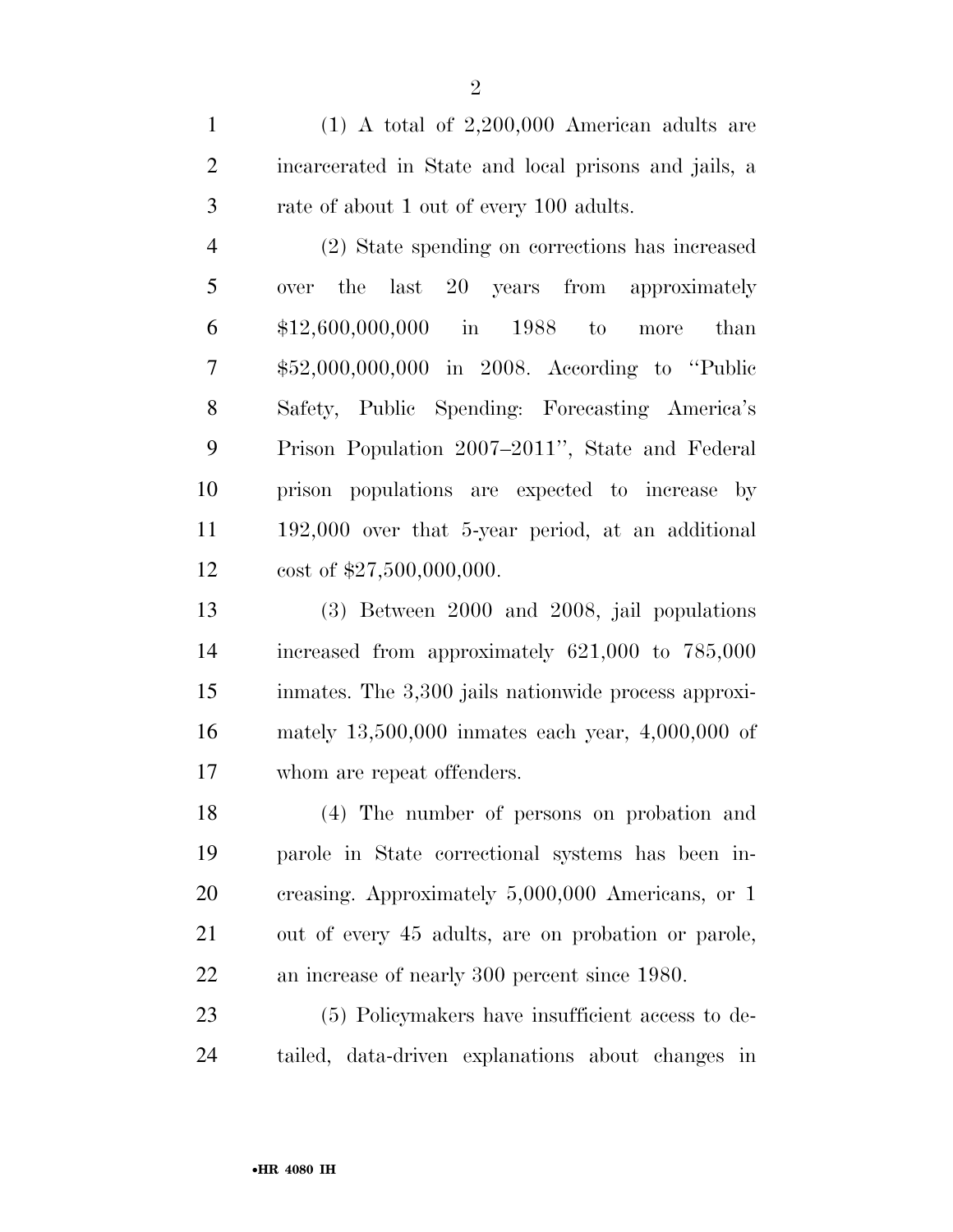crime, arrest, conviction, and prison and jail popu-lation trends.

 (6) In the face of ever-increasing correctional costs, with bipartisan leadership, governors and leg- islative leaders in Texas, Kansas, Rhode Island, Vermont, and other States around the country have initiated data-driven criminal justice reinvestment strategies that increase public safety, hold offenders accountable, and control corrections spending.

### **SEC. 3. PURPOSE AND DEFINITION.**

 (a) PURPOSE.—The purpose of this Act is to provide grants for criminal justice reinvestment strategies.

 (b) CRIMINAL JUSTICE REINVESTMENT.—In this Act, the term ''criminal justice reinvestment'' refers to a data-driven program that—

 (1) analyzes criminal justice trends to under- stand what factors are driving the growth in prison and jail populations;

 (2) develops and implements policy options to manage the growth in corrections populations and increase the effectiveness of current spending and investment to increase public safety and improve in-dividual and system accountability; and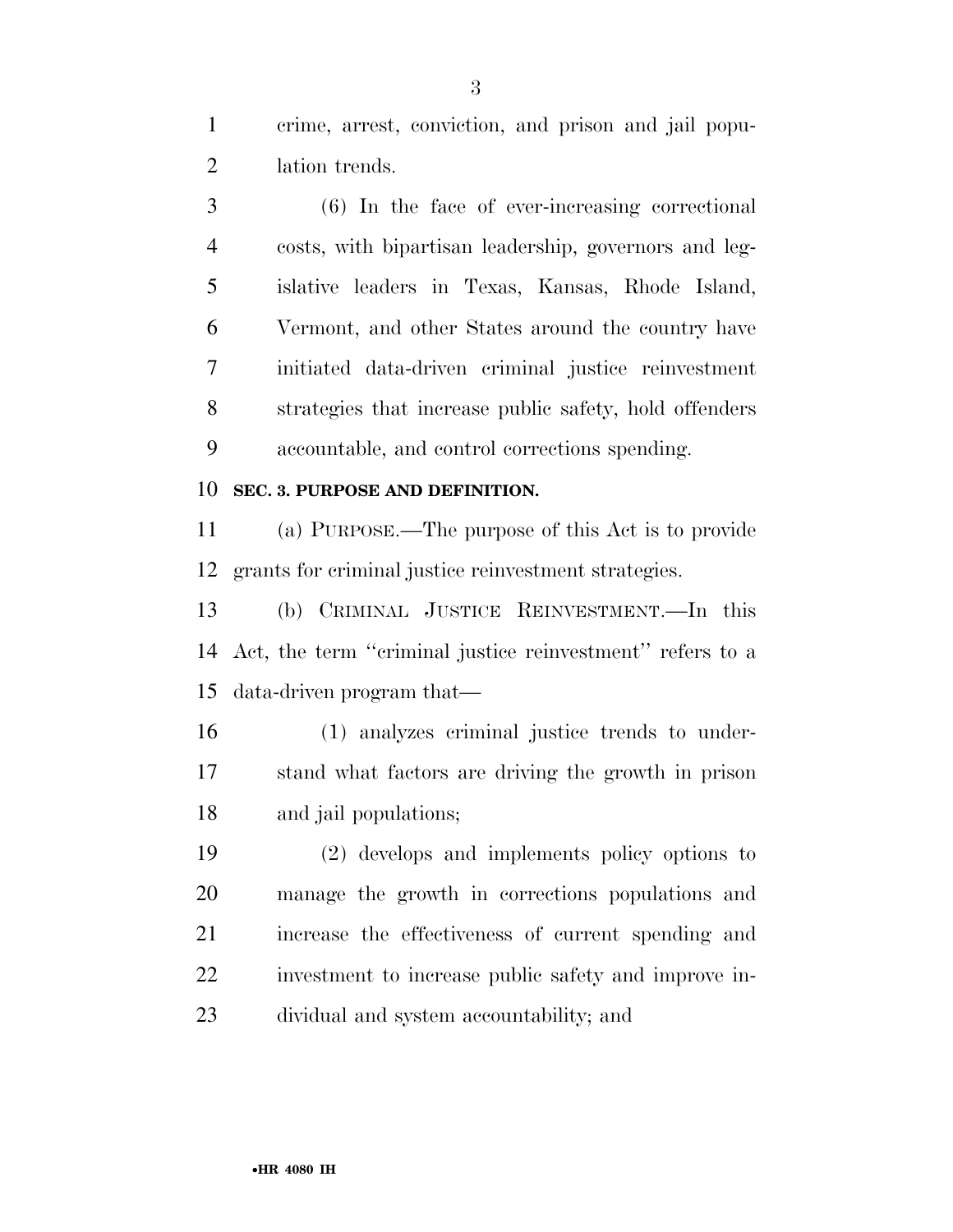| $\mathbf{1}$   | (3) measures the impact of the policy changes          |
|----------------|--------------------------------------------------------|
| $\overline{2}$ | and reinvestment resources and holds policymakers      |
| 3              | accountable for projected results.                     |
| 4              | SEC. 4. PUBLIC SAFETY PERFORMANCE GRANTS TO IMPLE-     |
| 5              | MENT CRIMINAL JUSTICE REINVESTMENT                     |
| 6              | <b>STRATEGIES.</b>                                     |
| 7              | (a) PHASE 1—DATA ANALYSIS AND POLICY DEVEL-            |
| 8              | OPMENT GRANTS.-                                        |
| 9              | (1) IN GENERAL.—The Attorney General may               |
| 10             | make grants to a State, unit of local government,      |
| 11             | territory, or Indian tribe (referred to in this Act as |
| 12             | an "eligible entity") to analyze and improve the       |
| 13             | cost-effectiveness of State and local spending on      |
| 14             | prisons, jails, and community corrections (referred    |
| 15             | to in this Act as "Phase 1 grants").                   |
| 16             | (2) OBJECTIVES.—The purposes of the Phase 1            |
| 17             | grants shall be for an eligible entity—                |
| 18             | $(A)$ to conduct a comprehensive analysis of           |
| 19             | criminal justice data, including crime and arrest      |
| 20             | rates, conviction rates, pretrial and reentry          |
| 21             | services, and probation, parole, prison and jail       |
| 22             | populations;                                           |
| 23             | (B) to evaluate relevant criminal justice              |
| 24             | policies and the cost-effectiveness of current         |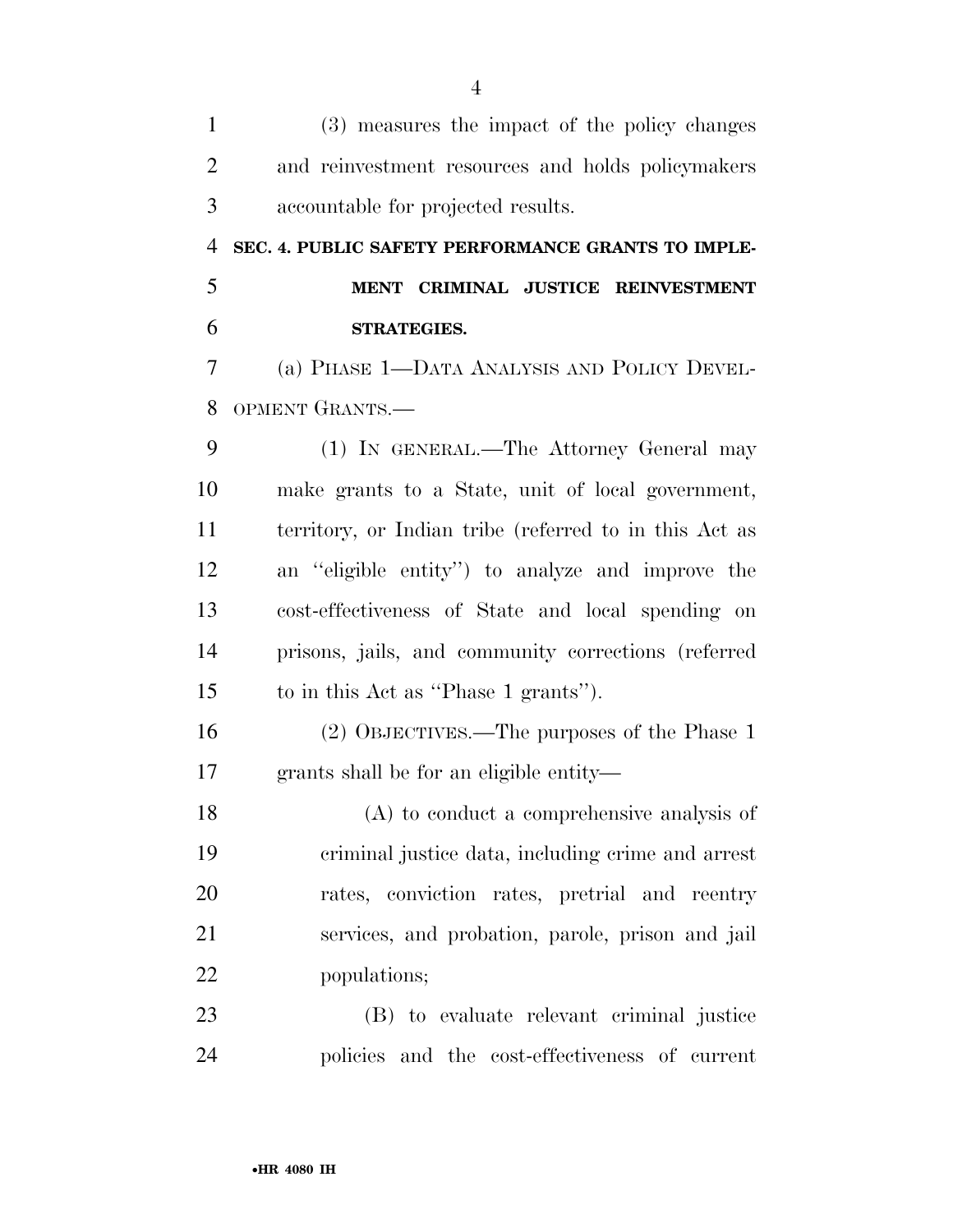| $\mathbf{1}$   | spending on corrections and community correc-        |
|----------------|------------------------------------------------------|
| $\overline{2}$ | tions; and                                           |
| 3              | (C) to develop data-driven policy options            |
| $\overline{4}$ | that can increase public safety and improve of-      |
| 5              | fender accountability.                               |
| 6              | DETAILS.—The comprehensive analysis,<br><b>(3)</b>   |
| 7              | evaluation, and policy development required by para- |
| 8              | graph (2) shall include—                             |
| 9              | (A) an analysis of reported crime and ar-            |
| 10             | rest data;                                           |
| 11             | (B) an analysis of felony conviction data to         |
| 12             | understand the percent of offenders who are          |
| 13             | sentenced to prison or jail for particular of-       |
| 14             | fenses;                                              |
| 15             | (C) an analysis of prison or jail admission          |
| 16             | and length-of-stay data over a 3- to 5-year time     |
| 17             | period to determine which cohorts of offenders       |
| 18             | account for the growth of the population;            |
| 19             | (D) an analysis of probation and parole              |
| 20             | data to determine which offenders are violating      |
| 21             | the conditions of supervision and being revoked      |
| 22             | to prison or jail;                                   |
| 23             | (E) an analysis of the current capacity and          |
| 24             | quality of crime prevention and crime-fighting       |
| 25             | programs, including institutional and commu-         |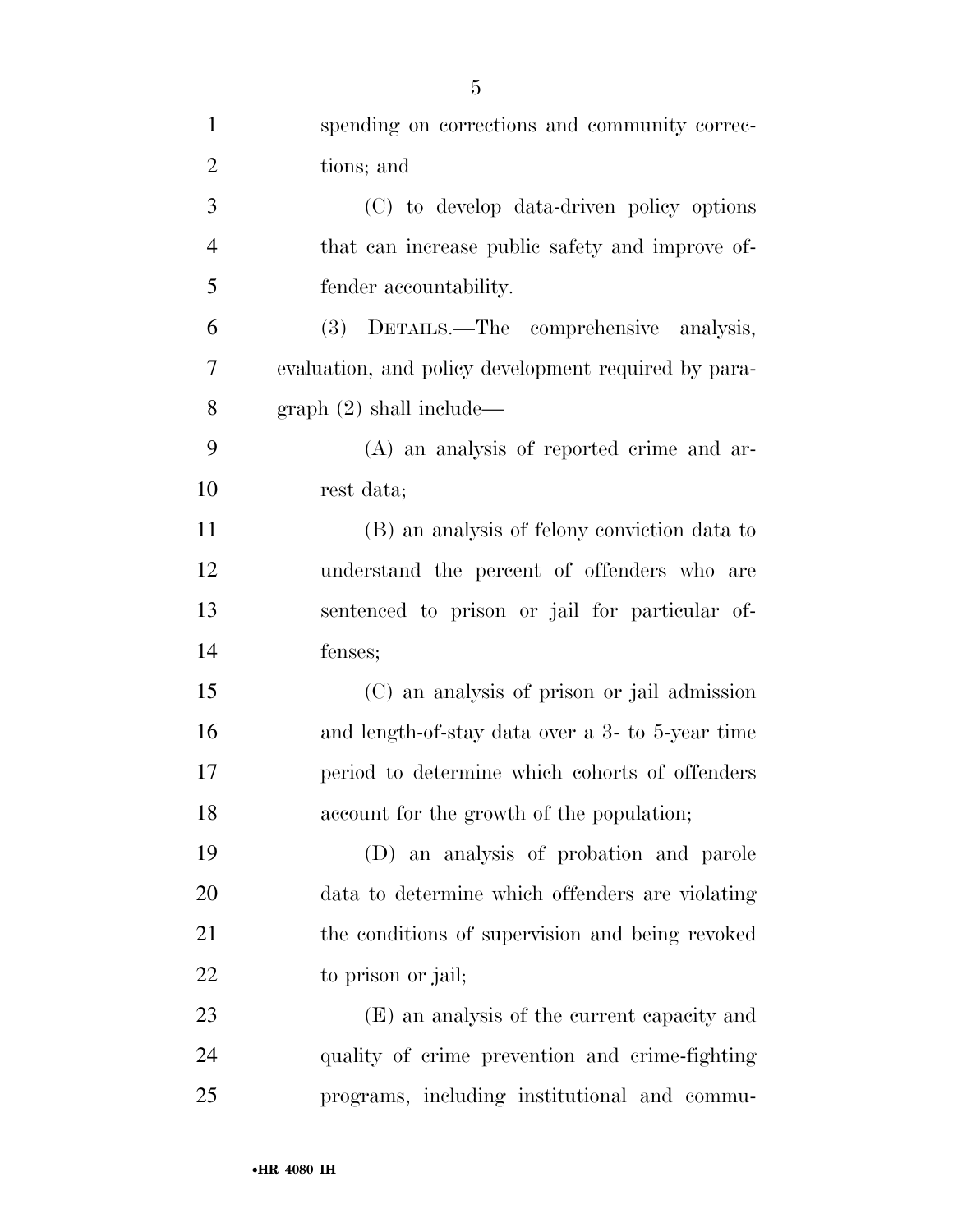| $\mathbf{1}$   | nity-based risk-reduction programs such as       |
|----------------|--------------------------------------------------|
| $\overline{2}$ | drug treatment, mental health, education, job    |
| 3              | training, housing, and other human services to   |
| $\overline{4}$ | divert individuals from prisons or jails and to  |
| 5              | reduce recidivism among offenders on commu-      |
| 6              | nity supervision;                                |
| $\overline{7}$ | (F) consultation with criminal justice           |
| 8              | stakeholders, including State corrections de-    |
| 9              | partments, community corrections agencies,       |
| 10             | local jail systems, and relevant governmental    |
| 11             | agencies and nonprofit organizations;            |
| 12             | (G) an analysis of criminal justice policies     |
| 13             | and expenditures, including the cost-effective-  |
| 14             | ness of current spending on corrections and      |
| 15             | community corrections, to understand how the     |
| 16             | existing system accounts for criminal justice    |
| 17             | trends;                                          |
| 18             | (H) the development of a prison or jail          |
| 19             | population projection using a simulation model   |
| 20             | based on collected data to test the impact of    |
| 21             | various policy changes; and                      |
| 22             | (I) the development of practical, data-driv-     |
| 23             | en policy options that can increase public safe- |
| 24             | ty, improve offender accountability, reduce re-  |
| 25             | cidivism, and manage the growth of spending      |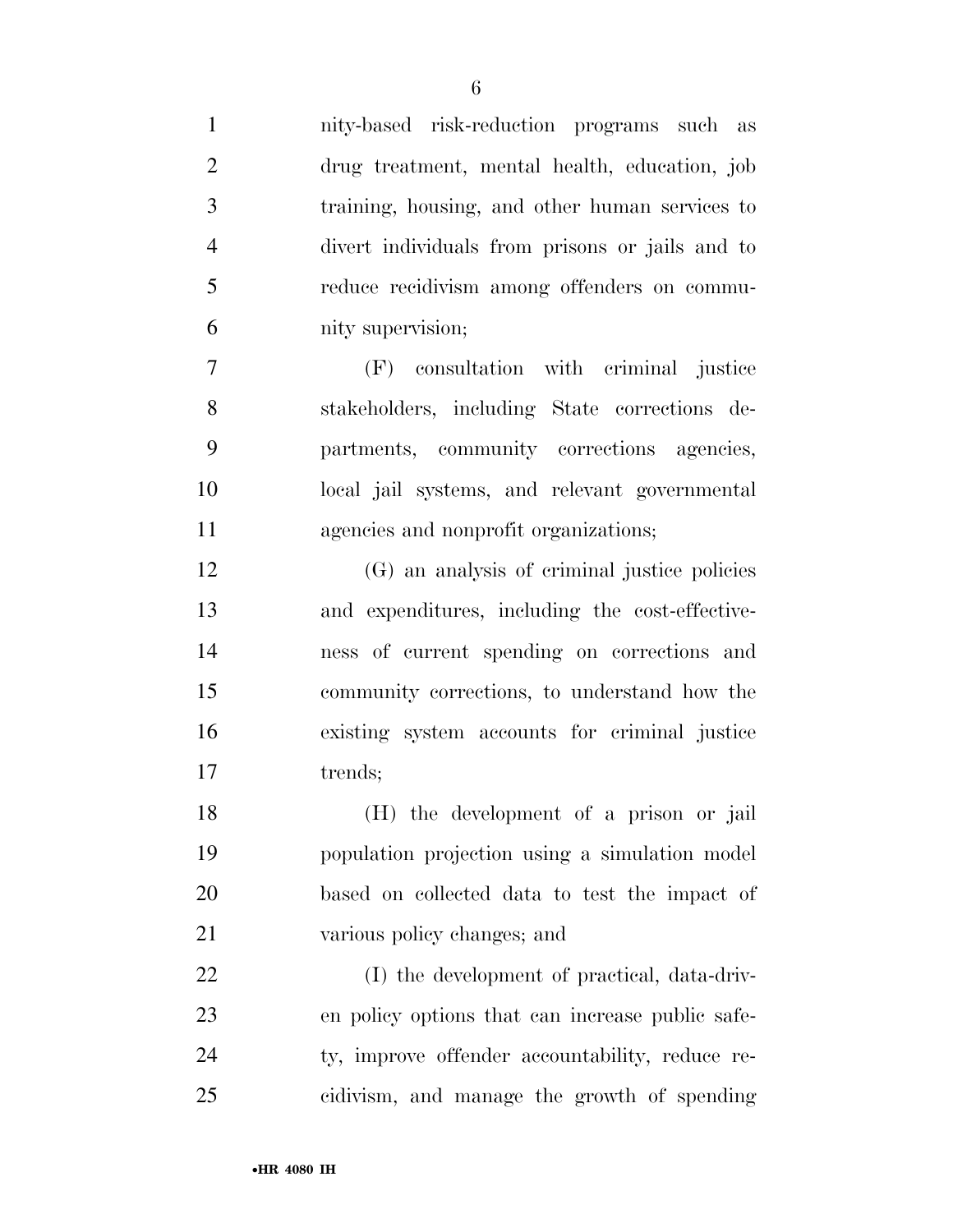on corrections in the relevant criminal justice system. (4) APPLICATIONS.—To be eligible to receive a grant under this subsection, an eligible entity shall submit to the Attorney General an application, in such form and manner and at such time as specified by the Attorney General that includes a proposal that describes how the grant will fulfill the objectives required by paragraph (2). (5) PRIORITY.—The Attorney General, in awarding funds under this subsection, shall give pri- ority to eligible entities that— (A) demonstrate a commitment from the chief executive officer, legislative body, judici- ary, law enforcement officials, correctional agencies and prosecutors of the eligible entity to work together in a collaborative bipartisan ap- proach to analyze the data and develop criminal justice policy options; (B) establish or designate a multibranch,

 bipartisan, intergovernmental, interagency task force of elected and appointed officials to ad- dress the criminal justice and public safety challenges facing the jurisdiction;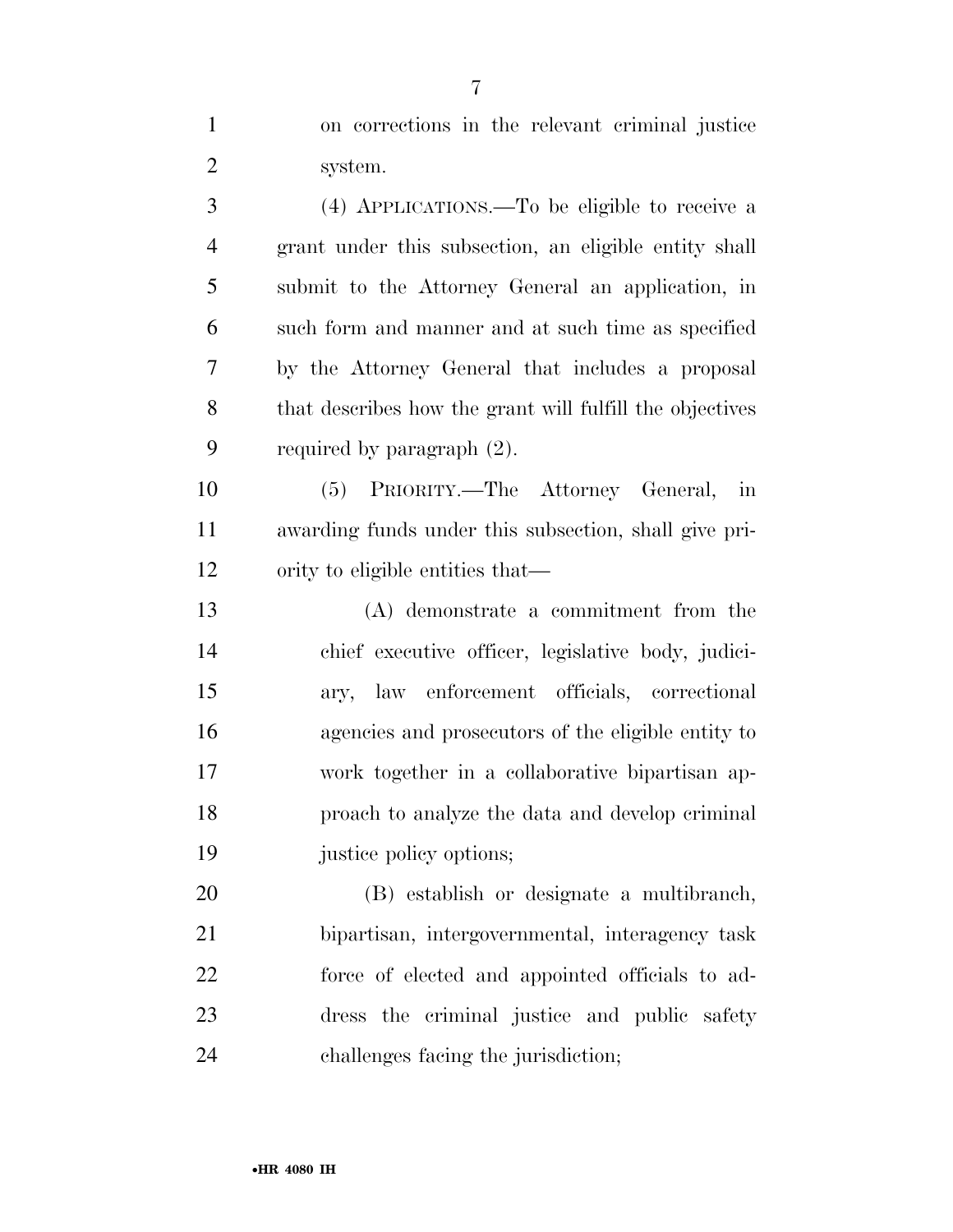| $\mathbf{1}$   | (C) demonstrate access to data from across             |
|----------------|--------------------------------------------------------|
| $\overline{2}$ | the criminal justice system, including crime and       |
| 3              | arrest, court and conviction, jail, prison, com-       |
| $\overline{4}$ | munity corrections data, and standards for             |
| 5              | analysis;                                              |
| 6              | (D) identify agency or consultant capacity             |
| 7              | to objectively analyze data, utilize simulation        |
| 8              | models for prison or jail population projections,      |
| 9              | and develop concise written reports and policy         |
| 10             | options for policymakers to review; or                 |
| 11             | (E) demonstrate that the projected growth              |
| 12             | over a 10-year period is expected to exceed cur-       |
| 13             | rent corrections capacity.                             |
| 14             | (6) COMPLETION OF GRANT. The analysis,                 |
| 15             | evaluation, and policy development required for a      |
| 16             | grant under this subsection shall be completed not     |
| 17             | later than 12 months after the receipt of funding for  |
| 18             | the grant unless granted an extension of time by the   |
| 19             | Attorney General.                                      |
| 20             | (b) PHASE 2-IMPLEMENTATION GRANTS.-                    |
| 21             | (1) IN GENERAL.—The Attorney General may               |
| 22             | make grants to eligible entities to implement policies |
| 23             | and programs designed to help jurisdictions manage     |
| 24             | the growth in spending on corrections and increase     |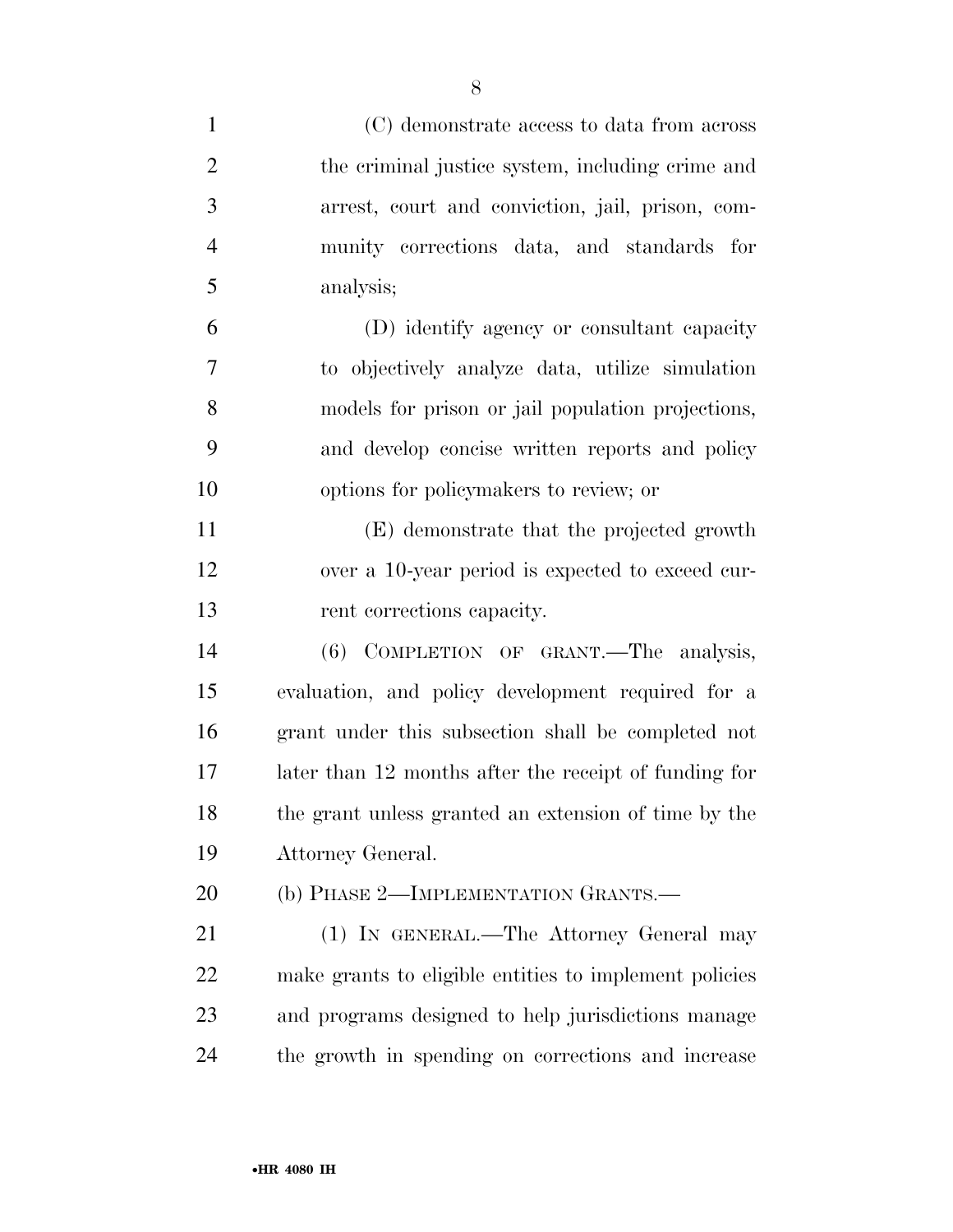public safety (referred to in this Act as ''Phase 2 grants'').

 (2) OBJECTIVES.—The purposes of the Phase 2 grants shall be for an eligible entity to—

 (A) fund programs identified by prior data analysis and policy development that provide training and technical assistance, support the delivery of risk-reduction programs, or other- wise enhance public safety and improve offender accountability by strengthening the criminal 11 justice system;

 (B) reinvest averted prison or jail costs into programs that enhance public safety by strengthening the criminal justice system or high-risk communities and individuals; and

 (C) measure performance of policies and programs enacted or established in subpara-18 graphs  $(A)$  and  $(B)$ .

 (3) PROGRAMS.—The programs described by 20 paragraphs  $(2)(A)$  and  $(2)(B)$  shall—

 (A) provide training and technical assist-ance including—

 (i) training of corrections and commu- nity corrections, judicial, substance abuse or mental healthstaff and other key staff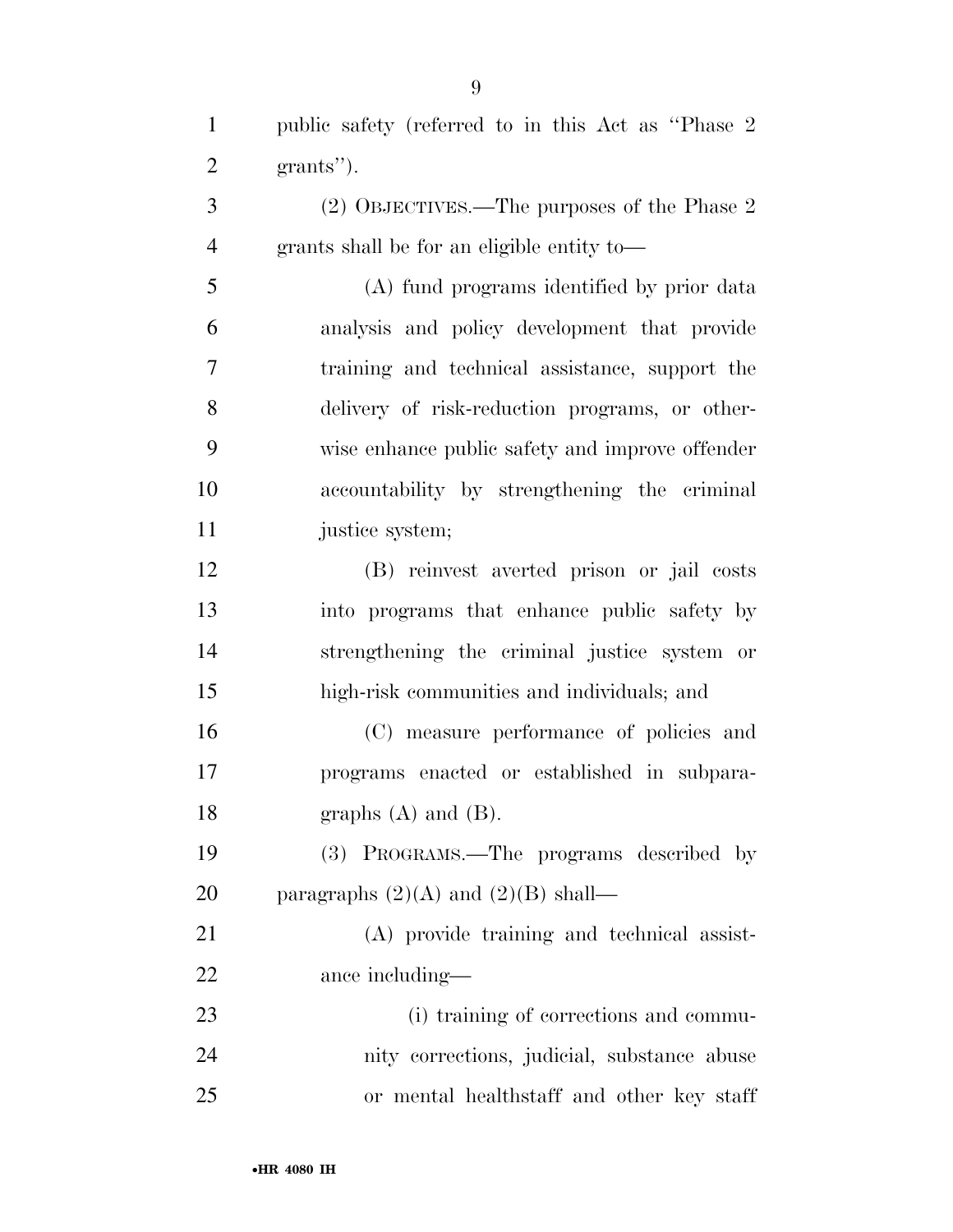| $\mathbf{1}$   | on evidence-based practices for reducing         |
|----------------|--------------------------------------------------|
| $\overline{2}$ | recidivism; or                                   |
| 3              | (ii) training and technical assistance           |
| $\overline{4}$ | to assist jurisdictions in implementing and      |
| 5              | validating new risk and needs assessment         |
| 6              | tools; or technical assistance to implement      |
| 7              | evidence-based policies in corrections or        |
| 8              | community corrections agencies;                  |
| 9              | (B) establish risk-reduction programs in-        |
| 10             | cluding—                                         |
| 11             | (i) substance abuse or mental health             |
| 12             | treatment;                                       |
| 13             | (ii) education or job training;                  |
| 14             | (iii) job placement, development, and            |
| 15             | creation;                                        |
| 16             | (iv) intermediate sanction programs              |
| 17             | and facilities, including community-based        |
| 18             | reentry programs, day reporting centers          |
| 19             | and electronic monitoring; or                    |
| 20             | (v) supportive housing programs;                 |
| 21             | (C) reduce the number of rearrests, re-          |
| 22             | convictions, and revocations of people currently |
| 23             | on probation and parole and increase the num-    |
| 24             | ber of successful completions of probation and   |
| 25             | parole;                                          |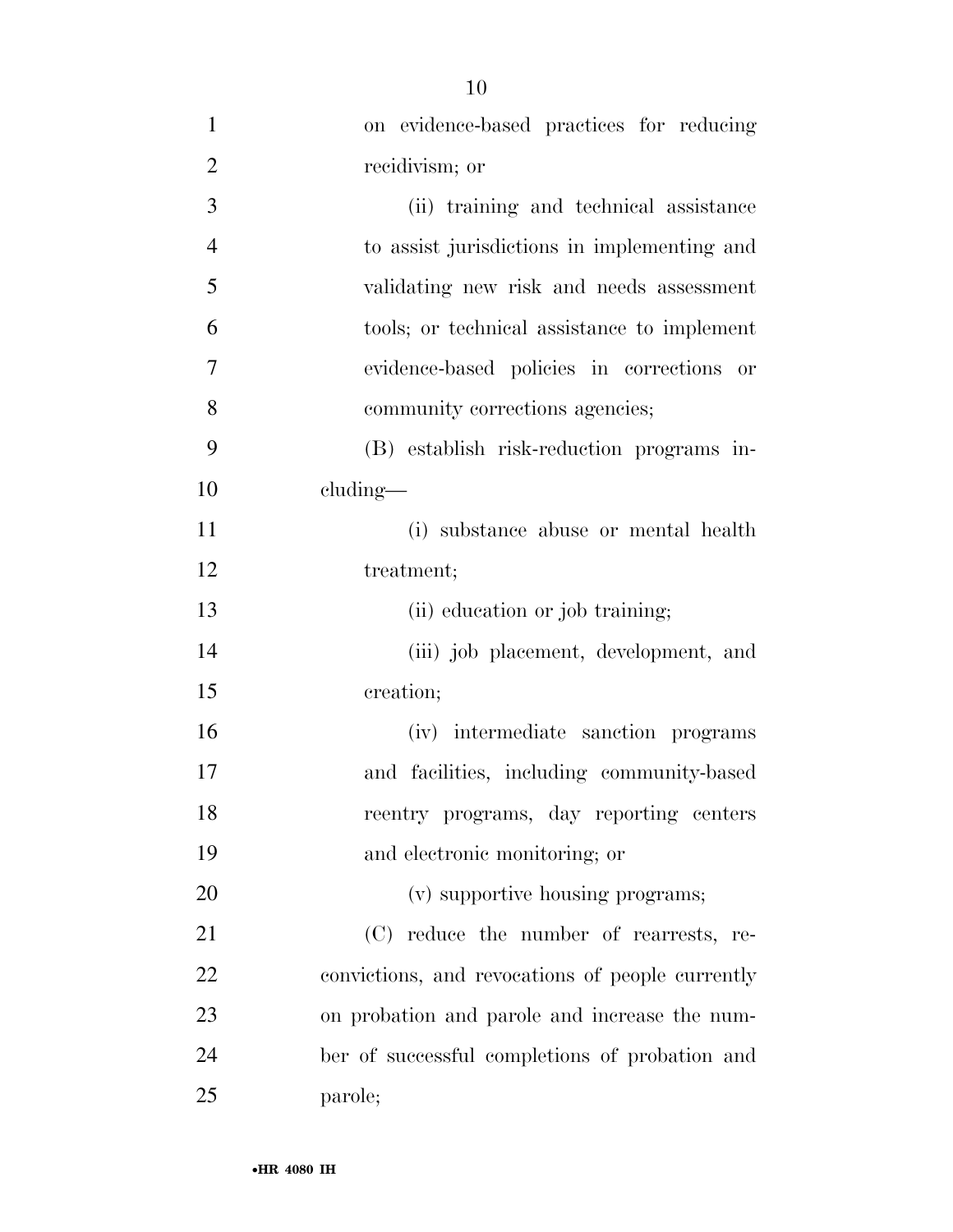| $\mathbf{1}$   | (D) establish policies and practices that             |
|----------------|-------------------------------------------------------|
| $\overline{2}$ | will avert growth in the prison and jail popu-        |
| 3              | lation and, as a result, avert the need to appro-     |
| $\overline{4}$ | priate funds for the construction or operation of     |
| 5              | a new prison and jail facilities; or                  |
| 6              | (E) establish comparable programs that                |
| $\overline{7}$ | enhance public safety by strengthening the            |
| 8              | criminal justice system.                              |
| 9              | (4) PERFORMANCE MEASUREMENT.—The per-                 |
| 10             | formance measures described by paragraph $(2)(C)$     |
| 11             | shall track key criminal justice trends across agen-  |
| 12             | cies and departments to measure the impact of the     |
| 13             | programs described in paragraph (3), and include      |
| 14             | the following measurements where applicable:          |
| 15             | (A) Reduction in rearrest, reconviction,              |
| 16             | and revocations of people currently on proba-         |
| 17             | tion and parole.                                      |
| 18             | (B) Increases in the number of successful             |
| 19             | completions of probation and parole.                  |
| 20             | (C) General crime trends.                             |
| 21             | (D) Prison and jail populations.                      |
| 22             | (E) Number of program and treatment                   |
| 23             | slots added to reduce recidivism.                     |
| 24             | (5) APPLICATIONS.—To be eligible to receive a         |
| 25             | grant under this subsection, an eligible entity shall |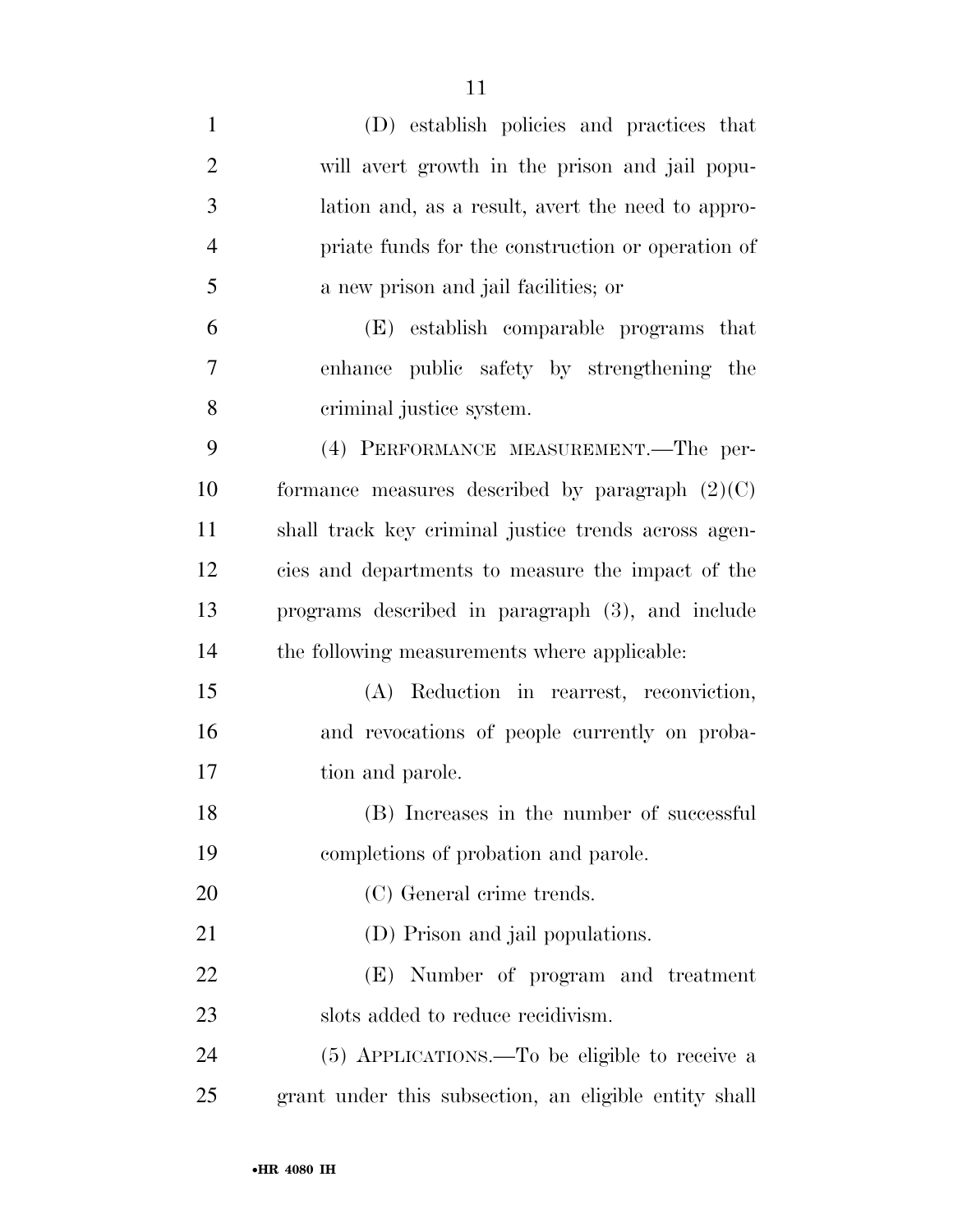| $\mathbf{1}$   | submit to the Attorney General an application, in        |
|----------------|----------------------------------------------------------|
| $\overline{2}$ | such form and manner and at such time as specified       |
| 3              | by the Attorney General that includes a proposal         |
| $\overline{4}$ | that describes how the grant will fulfill the objectives |
| 5              | required by paragraph $(2)$ .                            |
| 6              | (6) PRIORITY.—Priority consideration shall be            |
| $\overline{7}$ | given to applications under this subsection that dem-    |
| 8              | onstrate that—                                           |
| 9              | (A) the proposed programs will improve                   |
| 10             | public safety and improve individual and system          |
| 11             | accountability while reducing or maintaining             |
| 12             | criminal justice growth through policies which           |
| 13             | ensure that—                                             |
| 14             | (i) violent offenders are incarcerated;                  |
| 15             | (ii) nonviolent offenders who pose a                     |
| 16             | minimal risk of harm to the community                    |
| 17             | are supervised through effective probation               |
| 18             | and parole systems and provided with ef-                 |
| 19             | fective risk-reduction programs; and                     |
| 20             | effective diversion and reentry<br>(iii)                 |
| 21             | programs are integrated into a new overall               |
| 22             | criminal reinvestment strategy;                          |
| 23             | (B) the proposed programs will have a sig-               |
| 24             | nificant impact on the geographic areas identi-          |
| 25             | fied by the analysis as having disproportionate          |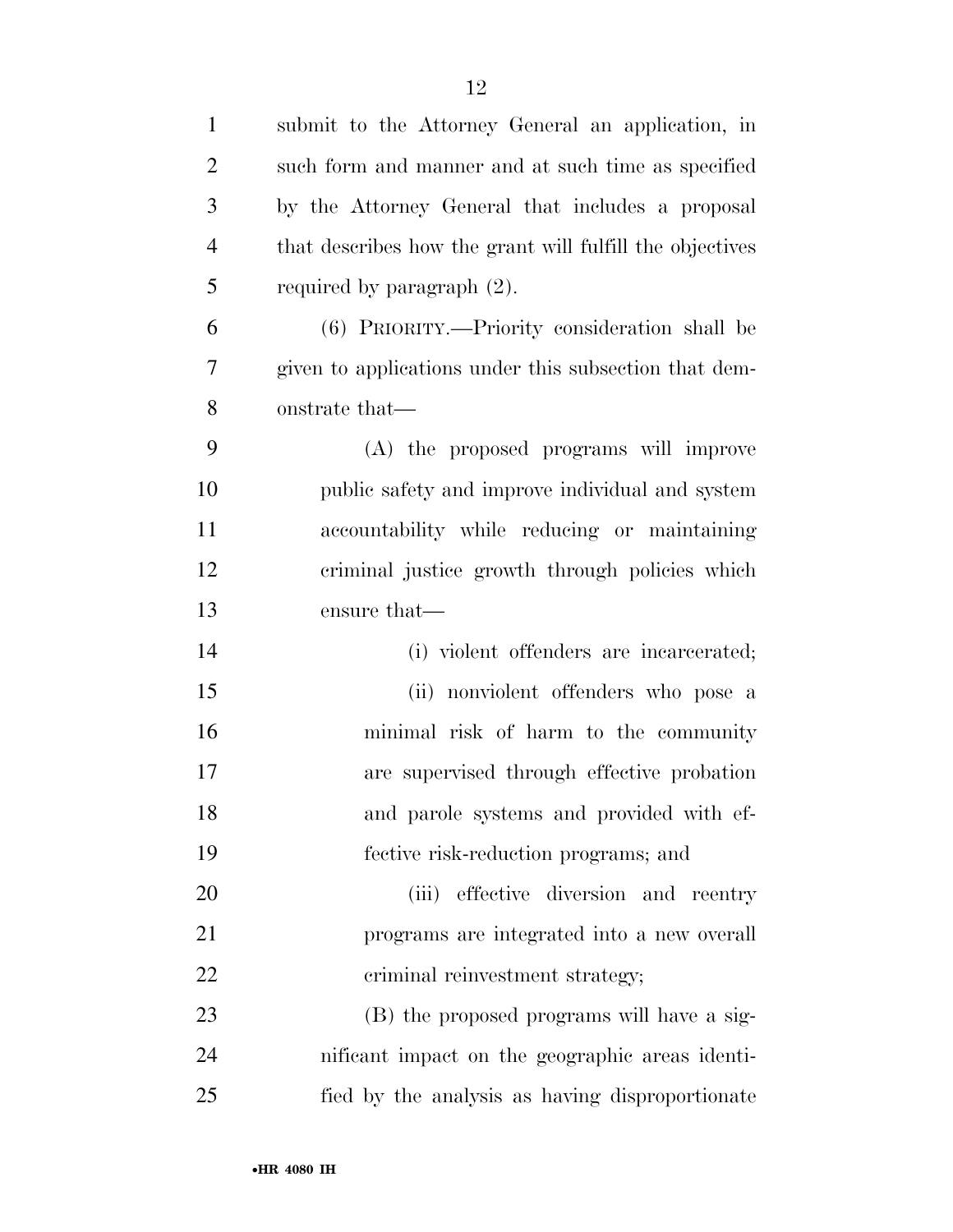| $\mathbf{1}$   | numbers of people returning from prison or jail;          |
|----------------|-----------------------------------------------------------|
| $\overline{2}$ | and                                                       |
| 3              | (C) data analysis through a Phase 1 grant                 |
| $\overline{4}$ | or similar work has been completed.                       |
| 5              | (c) ANNUAL REPORT.—The Attorney General shall             |
| 6              | report to the Committees on the Judiciary of the Senate   |
| 7              | and the House of Representatives on November 1 of each    |
| 8              | year concerning the development and implementation of     |
| 9              | grants under this section and strategies developed, which |
| 10             | shall include information concerning—                     |
| 11             | (1) the number and identity of the grantees               |
| 12             | who have received analyses and program develop-           |
| 13             | ment grants;                                              |
| 14             | (2) the progress of grantees in conducting anal-          |
| 15             | yses and program development;                             |
| 16             | (3) the number and identity of the grantees re-           |
| 17             | ceiving implementation grants;                            |
| 18             | (4) the progress of grantees in implementing              |
| 19             | criminal justice reinvestment strategies; and             |
| 20             | (5) the performance of entities implementing              |
| 21             | criminal justice reinvestment strategies, including       |
| 22             | relevant data on-                                         |
| 23             | $(A)$ the reduction, if any, in the number of             |
| 24             | rearrests, reconvictions, and revocations of peo-         |
| 25             | ple currently on probation and parole;                    |